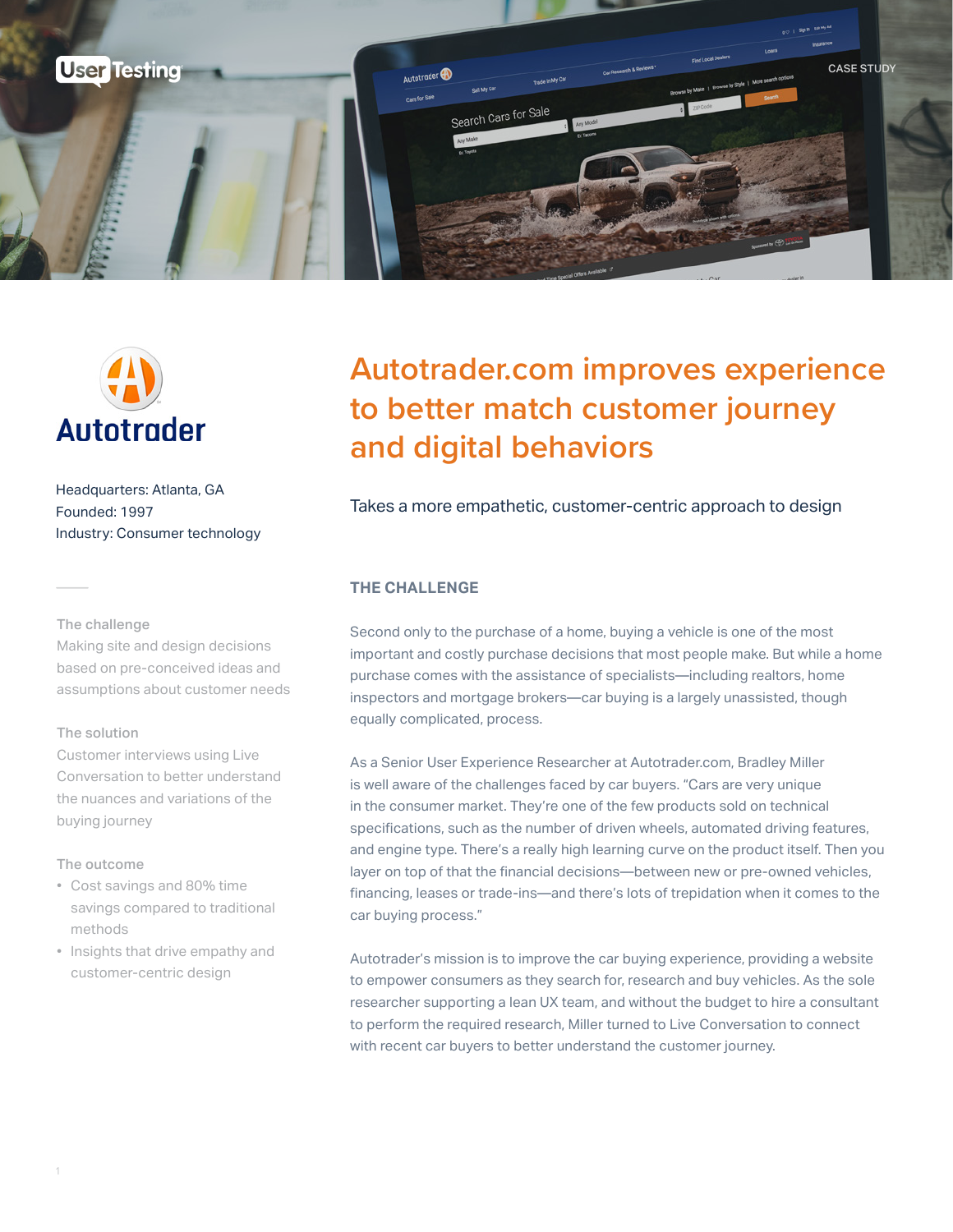## **User Testing**

"High financial commitment surrounded by complexity—both in financing and product as well as a lack of transparency make car buying an extremely difficult process."

Bradley Miller, Senior User Experience Researcher at Autotrader

#### **THE SOLUTION**

Autotrader<sup>®</sup>

By leveraging Live Conversation, Miller was able to overcome the challenges that come with traditional interviewing methods.

#### **1) Finding and connecting with target personas**

Search Cars for Sale

The site attracts more than 14 million qualified buyers each month, but despite that, the UX team isn't able to easily contact site visitors for feedback. Miller points out, "Unlike other businesses, we don't have a customer list. Our users are actively engaged in the shopping process and connecting with our dealer clients. So I don't have a practical way to just call up users on the phone to ask them questions."

Miller was able to use Live Conversation to find, schedule and then conduct interviews with people from the UserTesting on-demand panel. "I kept the participant criteria relatively open because I really wanted a full understanding of the journey and all the different directions that it may take. For the most part, I sought out people who had made a car purchase in the past month and who had used the internet somewhere in that process."

#### **2) Engaging with a diverse group of car buyers**

Miller points out that Autotrader has a pretty straightforward market: "It's anybody who is interested in buying a car." With such a wide and diverse customer base, Miller wondered if there were differences in behaviors and expectations linked to location, demographic or socioeconomic attributes.

"With Live Conversation, I was able to speak with people all over the country, not just in Atlanta around our headquarters. My goal was to find out if there is a difference as much as if there isn't— in behavior and intentions. We discovered that it was very much the latter: the major issues were pretty much the same regardless of location or the nature of the purchase."

And the experience never gets easier. Adds Miller, "Everyone I spoke with—from people who were buying their first cars to experienced buyers who had purchased numerous cars throughout their lives—described the process as 'exhausting.'"

#### **3) Maximizing insights while minimizing costs**

"Traditional methods are very costly and come with lots of logistical problems. I'd have to spend thousands of dollars bringing people to the Autotrader office or traveling to multiple locations around the US for in-person interviews."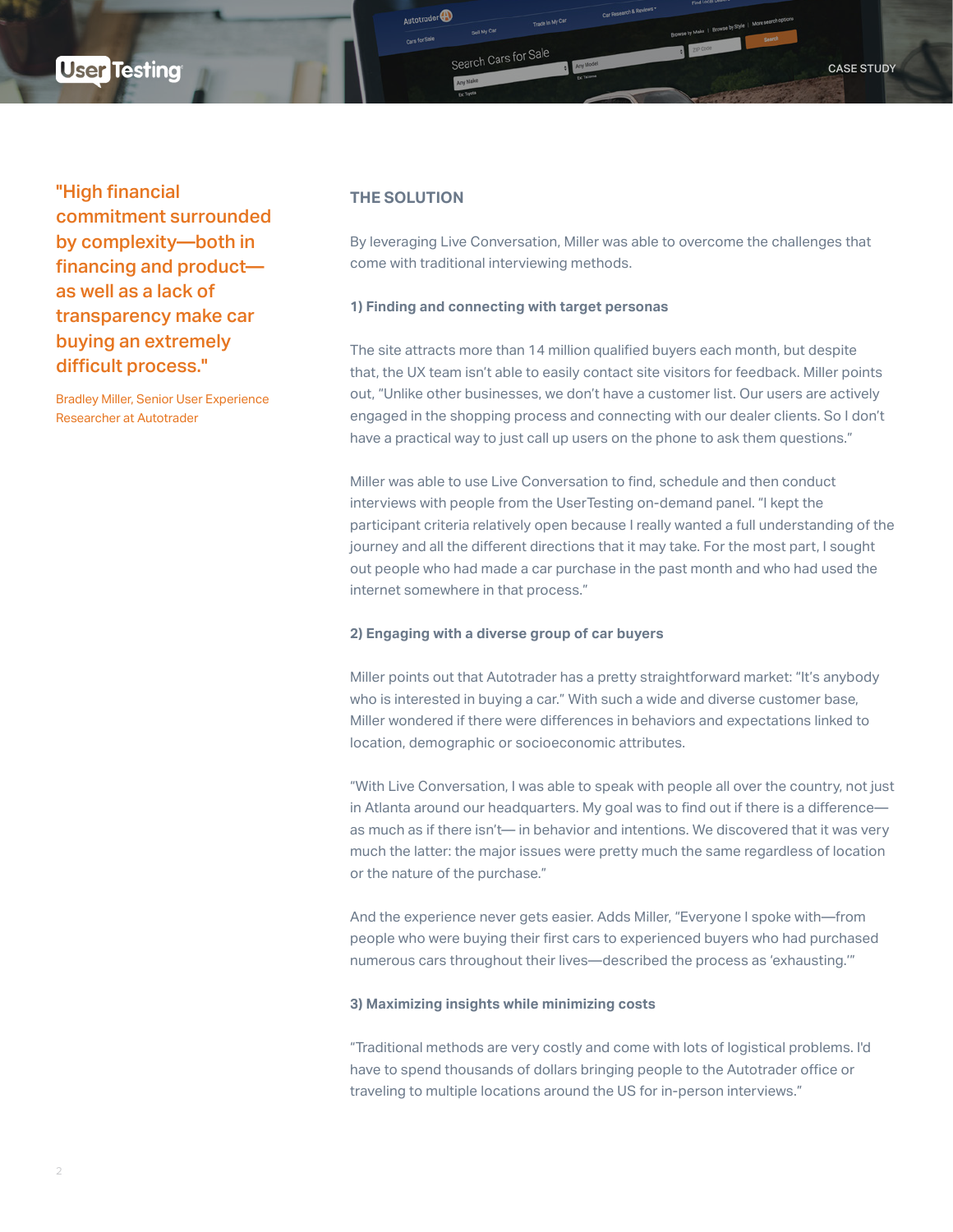"Live Conversation allows me to do journey mapping type interviews and persona type work that I couldn't do before because of staff and budget constraints bringing these insights into the company faster and at much lower cost."

Bradley Miller, Senior User Experience Researcher at Autotrader

While there are other options for doing interviews, Miller says that they come at a 'price.' "While more cost effective, doing phone interviews is hard because you don't know where participants are or what they are doing. They may be driving or eating. With Live Conversation you know they are at home, at their computer—not distracted."

#### **THE OUTCOME**

Autotrader<sup>1</sup>

Search Cars for Sale

Learning more about the many variations of the customer journey provided two major benefits to the Autotrader team—what Miller describes as 'dispelling institutional myths' as well as a change in the team's perspective on customercentric design.

#### **1) Dispelling institutional myths**

Longstanding assumptions about brand loyalty and the influence of third-party automotive classified sites had influenced how the team designed the site experience. "There was an institutional perspective about the kind of influence third-party automotive classifieds sites like Autotrader have on car shoppers, and therefore, we developed products and experiences around that perspective."

"Having real-time conversations enabled us to gain deeper insights that confirmed hypotheses, dispelled others, and uncovered new truths about the consumer shopping process." They discovered that the process of buying a car online resembled standard digital behavior: it all starts with a search engine. "Buying a car isn't a new or different circumstance. It's just another problem people have. People have questions, so they turn to Google or another search engine to get an answer."

This contradicted previously held beliefs. "I learned that we need to meet consumers where they are. They don't necessarily seek out a site like Autotrader; rather, they're more likely to stumble into us from a search result.

"Realizing that they are starting with a search engine and could be dropped onto any page of our site challenges the notion that car buying follows a set sequential process. This is important because when we are designing pages, we have to ensure that each part of the experience draws them further into the website. We can't assume they've been on other webpages and have greater context."

Miller also shared these insights with the head of SEO, responsible for optimizing organic search traffic to the website. Notes Miller, "He was so excited when I told him that he actually thanked me. He said, 'I've been telling people this for so long now, and to have you back this up with qualitative data is fantastic.'"